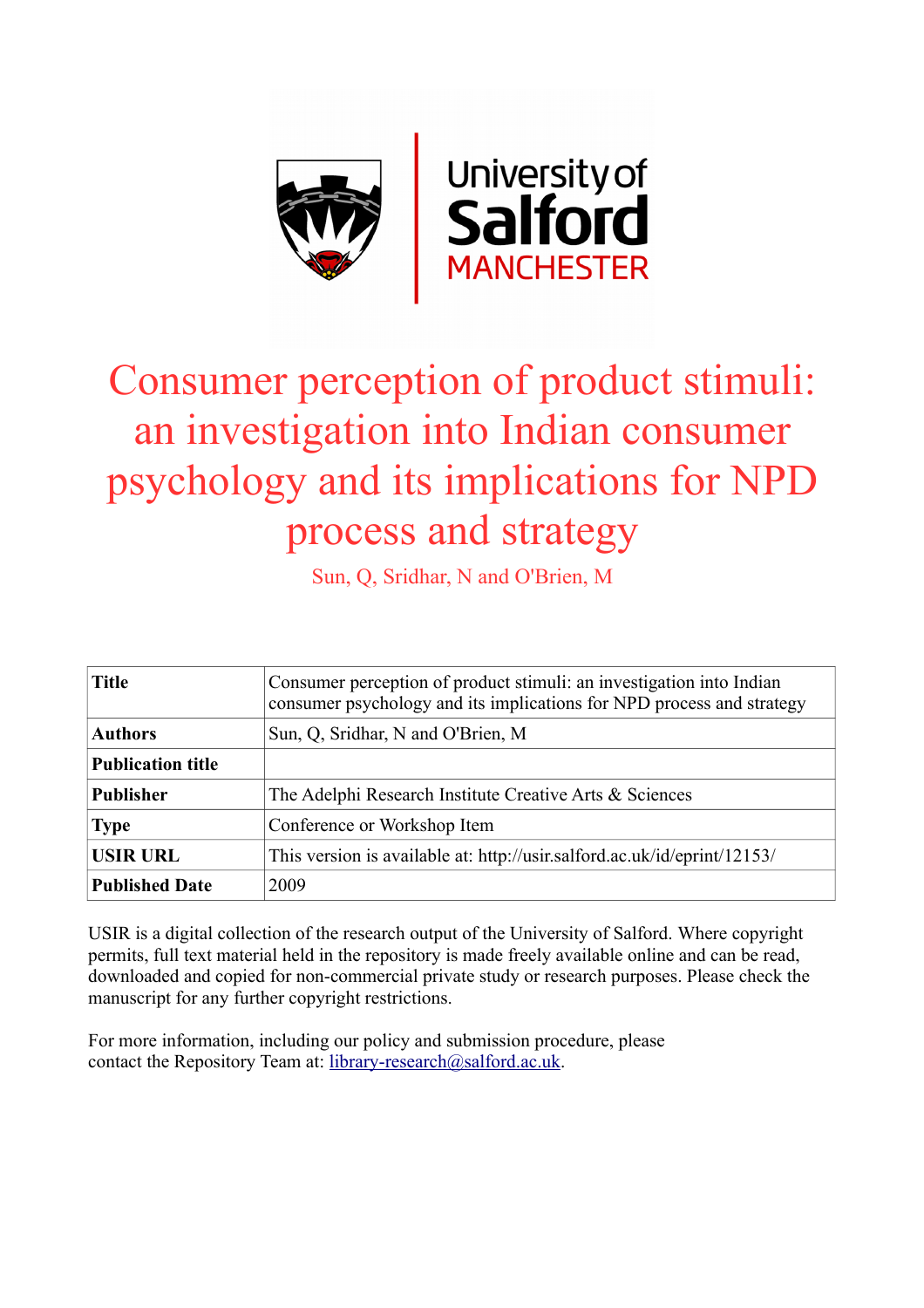#### **CONSUMER PERCEPTION OF PRODUCT STIMULI**

#### **An Investigation into Indian Consumer Psychology and its Implications for New Product Development Process and Strategy**

**Dr. Qian Sun University of Salford q.sun@salford.ac.uk** 

**Naren Sridhar University of Salford naren\_vasista@yahoo.com** 

**Mark O'Brien University of Huddersfield M.A.OBrien@hud.ac.uk**

#### **ABSTRACT**

Consumer perception of product value is central to all stages of the process of bringing products to markets, from design and manufacture to distribution and retail. As a result, product strategy needs to respect customer needs in order to achieve or retain competitive advantage in providing innovative and differentiated products. Increasingly however, markets are becoming saturated with homogenous product offerings with little differentiation in terms of technology or function. In many mature markets the process of consumer decision making is no longer governed by intrinsic factors such as pricing or performance; instead it is extrinsic factors such as brand, service and ethical behaviour that is becoming increasingly influential to consumer product choices.

As one of the most important emerging markets, India has attracted a large number of international brands. The Dramatic changes within the economy have resulted in many new opportunities. There has been a significant rise in consumer disposable income, a development of modern urban lifestyles, and an increase in consumer awareness. These changes have affected buying behaviour and the consumer decision making process. However, relatively little is still known about how Indian consumers perceive products.

This paper examines the visual associations and the correlation between various product stimuli in the decision making process of Indian consumers from the perspective of consumer cognitive psychology and psychoanalysis.

Based on an original survey of 128 respondents, the paper postulates that the stimulus of 'visual aesthetics' can have a 'collective sub-conscious' psychological association and therefore can be analysed and considered within the chosen demographic group. The data also suggests that 'visual aesthetics' is now as equally important to the consumer decision making process in India as the traditional elements of price and functionality. However, the study suggests that intrinsic factors are still far more important than extrinsic ones in the Indian consumer decision making process

The implications to design strategy and the new product development process in India are addressed. The study concludes that (i) a psychological approach towards understanding Indian consumer associations is both possible and can act as an important tool in determining consumer needs. (ii) 'Visual Aesthetics' is one of the key factors in the decision making process of the Indian consumer, however, 'extrinsic' factors are still not as significant a contributor as 'intrinsic' factors such as product visuals and features.

## **THE INDIAN CONSUMER MARKET**

India is the second most populous country in the world with an estimated population of more than 1.2 billion (www1: prb.org, viewed on 06 Jan 2009) and it may, at current rates of growth, be the most populated country within a decade. India's market potential is greater than that of many countries in Western Europe with more middleclass consumers and increasing local purchasing power (Kulkarni, 1993). The middle class currently numbers some 50 million people, but by 2025 will have expanded dramatically to 583 million people—some 41 percent of the population (www2: mckinsey.com, viewed on 15 Jan 2009). Rapid socio-economic changes are taking place in India following the economic liberalization in the early 1990s and a recent economic expansion, the country is experiencing the creation of many new markets and a further expansion of existing ones. It is estimated that over 300 million people will advance from the category of rural poor to rural lower middle class between 2005 and 2025,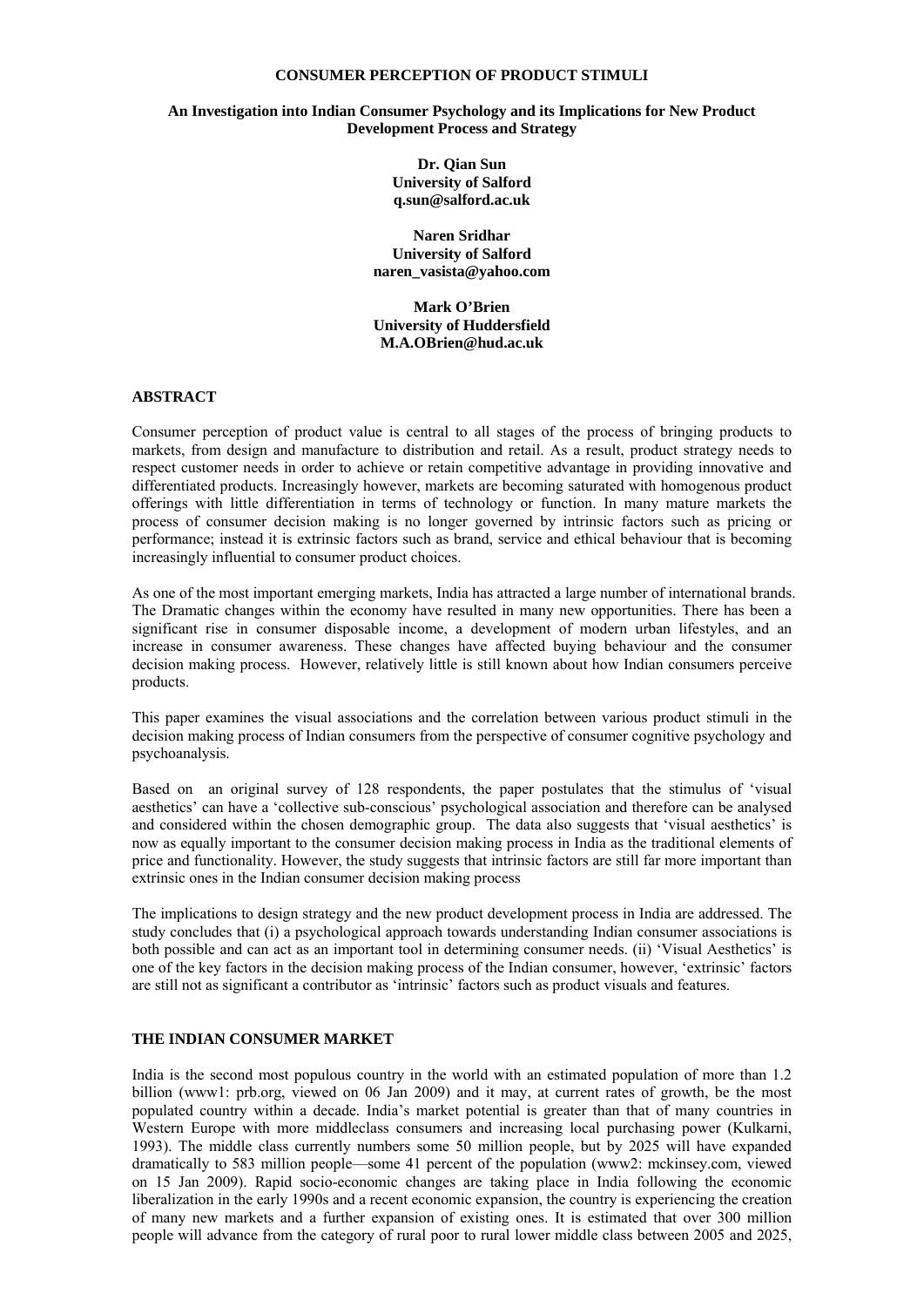and that rural consumption levels will rise to the current urban levels by 2017 (www3: ibef.org, viewed on 06 Jan 2009).

One of the major trends in India has been in the growth of outsourced IT and business process outsourcing (BPO) services. In the past few years, there has been an increase in the number of skilled professionals in India employed by both local and foreign companies to service customers in the US and Europe in particular. As a result, a new Indian middle class has developed around the wealth that the IT and BPO industries have brought to the country and a new consumer base has developed. International companies are also expanding their operations in India to service this massive growth opportunity (www4: economywatch.com, viewed on 12 Dec 2008).

This has lead to significant social changes within the Indian market which is beginning to adopt the Western model of consumer capitalism. The process of consumption and its related services has become the dominant social activity, even its philosophy. This has progressively led to the creation of its own characteristics and ideological framework; social ranks and exclusivities; membership of which and identification toward is gauged by the level of consumer participation. The Indian market has witnessed a lowering of the employed age group, an increase in disposable incomes, younger earners, nuclear families, a younger consumer market, and a shift in consumption choices and spending patterns.

At the same time, the Indian market today is saturated with imported products from many countries. This has increased competition and collaborative ventures, indigenous brands and international brands are all competing to exploit the growing market opportunities. This is exemplified by the Indian automobile industry, one of India's largest and fastest growing consumer sectors, the depth of penetration of global brands and the level of competition in the market is extremely high. Since the 1990s, around two dozen global auto brands have been established in India, including Hero-Honda Motors, Yamaha Motor India, Kinetic Engineering, competing with local brands such as TVS Motor and Bajaj Auto. (www5: articlesbase.com, viewed on 11 Jan 2009)

Consumer research, therefore, becomes a critical tool to businesses in assessing market requirements. The need to understand the behavioural patterns of buyers and consumers and their future trends has become paramount. This is particularly relevant to certain mature markets in India where manufacturers are seeking to differentiate themselves. There is still however, a need to improve current levels of understanding of consumer psychology and its use in relation to design in India.

## **UNDERSTANDING PRODUCT IMAGE**

Product Image is a psychological concept which describes consumers' beliefs in relation to a particular product; it is the image of the product that the consumer carries in their mind. In current market scenarios, where product life cycles are continually reducing, it is imperative to maintain positive product associations in the minds of consumers if organisations are to maintain sales in the medium to long term and organisations also need to be aware that consumers associations will constantly develop as markets and cultures progress.

Wilkie (1994) indicates the fact that consumers translate stimulus inputs into mental identification, also known as perceptual categorisation. For consumers, this process happens extremely rapidly and is not usually perceived at a conscious level. A product with a strong image categorised in a consumer's longterm memory is likely to be purchased when a need for that product arises (Wilkie, 1994). A good product image may also increase the level of product equity (the value that consumers assign to a product above and beyond the functional characteristics of the product) (Hawkins *et al.,* 1998).

#### **Visual Aesthetics in Product Image**

In assessing the relative importance of visual aesthetics to product image it is difficult to extrapolate the effect from other important determinants of product image such as price and functionality. It is also important to recognise the role of visual aesthetics in conveying those elements to consumers.

Given that all stimuli are inputted primarily through the visual sense of the viewer, visual aesthetics (the tangible and visually perceivable attributes in the physical product, for example – colour, shape and size) is a critical determinant of consumer response and product success. Judgments are often made on the elegance, functionality and social significance of products based largely on visual information (Coates, 2003). These judgments relate to the perceived attributes of products and frequently centre on the satisfaction of consumer wants and desires, rather than their needs (Lewalski, 1998). Visual aesthetics impact primarily on consumers emotional responses to products, this can have a far greater effect on the 'response' or at least the 'Behavioural Intent' as opposed to 'rational' or analytical factors. It can lead to emotional attachments and desires that may outweigh so called 'logical' factors in the decision making process. There are many historical examples of product successes based on appeals to emotional values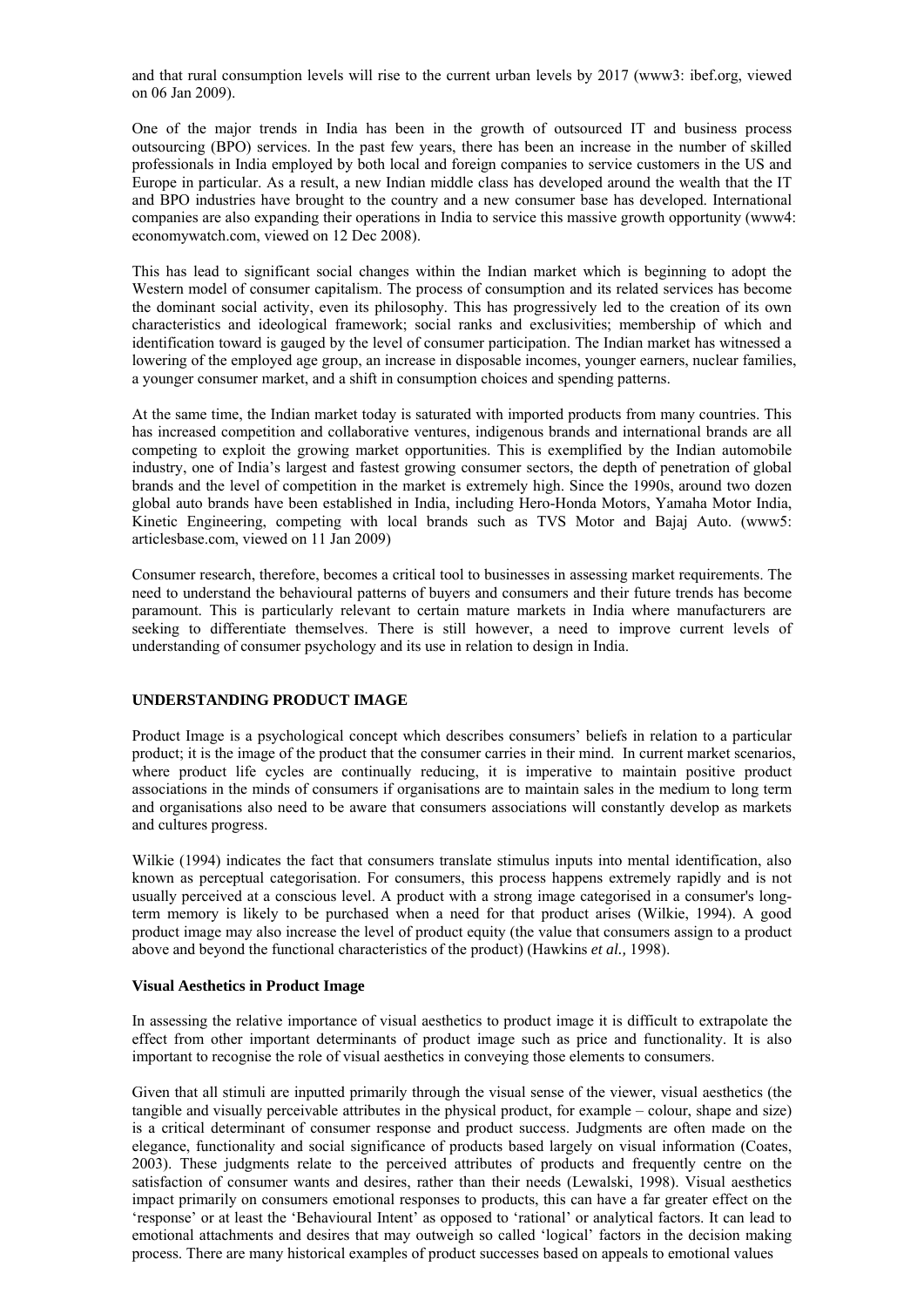Previous research indicates that the relationship between cognitive response and product appearance can be classified into 3 elements (Crilly et al., 2004)

- Aesthetic impression This is the emotional response resulting from the aesthetic attractiveness of the product. Responses can be positive or negative
- Semantic interpretation This can be defined as what the product intends to describe about its function, performance and qualities. This can also be a response to function which the form is trying to underline
- Symbolic association This is the perception of social status and significance of the product, the design represents what the product says about its owner or user. The personal significance of the design may outweigh the social significance.

A review of existing literature reveals a strong relationship between the visual aesthetics of consumer products and the associated analysis of consumer psychology. It indicates that the design of product's visual appearance is more than just the individual expression of designers' creativity but reflects the entire amalgamation of collective sociological and psychological factors, activating a sub-conscious response by conforming to the prevailing psychological paradigms. Products use design to appeal to the emotional values associated with the product by the consumer or user.

During the last two decades, there has been a significant change in the views of manufacturers and marketers towards the importance of visual product design in India. Until the early 90's there was little consideration of visual aesthetics within Indian industry. The concentration was primarily toward function, cost, manufacture and price. This is evident from any study of the then available products in comparison to equivalent global offerings. The sector also suffered from low levels of investment and a 'copy cat' approach to design, however, there has been a revolution over the last decade, with increasing consumer demand due to better product knowledge and the global influx of products.

The importance of aesthetic appeal in industrial products has seen a huge increase in significance in almost all consumer market sectors and none more so than in the automobile industry. Indian designs are on a par with most global products and almost all automobile makers have invested in highly skilled inhouse design teams. The number of external product design consultancies along with the number of product design teaching institutions have increased significantly: from only 2 premium institutions in the early nineties to 18 listed and recognized institutions.(www6: sourcingmag.com, viewed on 17 Jan 2009).

This transformation from factors such as functionality towards product visuals in Indian design reflects the changes in consumer perceptions of product image. The first aim of this paper is therefore, to demonstrate that the visual aesthetics of a product act as an expression of a sub-conscious collective psychological response to the prevalent socio-economic and cultural atmosphere, and is perceived as such by the target audience. The intention is to identify the psychological response to design in the actions of the chosen target audience.

## **Product Image in Consumer Decision Making**

Product image exists within the minds of consumers and interacts with the cognitive process when consumers are presented with a number of stimuli, including visual aesthetics, functions, prices, brand names, service quality, and ethical associations.

Consumers take these stimuli into account when they make purchase decisions, however each may not be of equal weight. Many studies have attempted to differentiate between various factors in relation to the consequences of purchase decisions. For example, the 'Kano Model' classifies the perceived importance of product attributes into three distinct categories: delighters/exciters, satisfiers, and dissatisfies (Kahn, 2001). Product strategies have to react to the most relevant product stimuli during the process of consumption. When customers' appetite for usability and quality features are satisfied, further improvements in these attributes are ineffective; and features that were once delighters often become redundant or over-exposed in the market and so no longer generate excitement. In either case the company cannot rely on the same features to generate customer interest and competitive advantage. Studies understanding the psychology of consumers must address such issues and help organisations face them, even if this requires a paradigm shift of attitudes.

One of the greatest differences between mature and emerging consumer markets lies in the significance of the attributes in the overall decision making process of consumers. Many Western markets have evolved to accommodate and prioritise extrinsic factors (e.g. brand, service and ethical associations) over intrinsic factors (e.g. product visual aesthetics, usability, functionality, and price) in their preferences and the cognitive processes of the consumers have reciprocated accordingly. Many leading brands have adjusted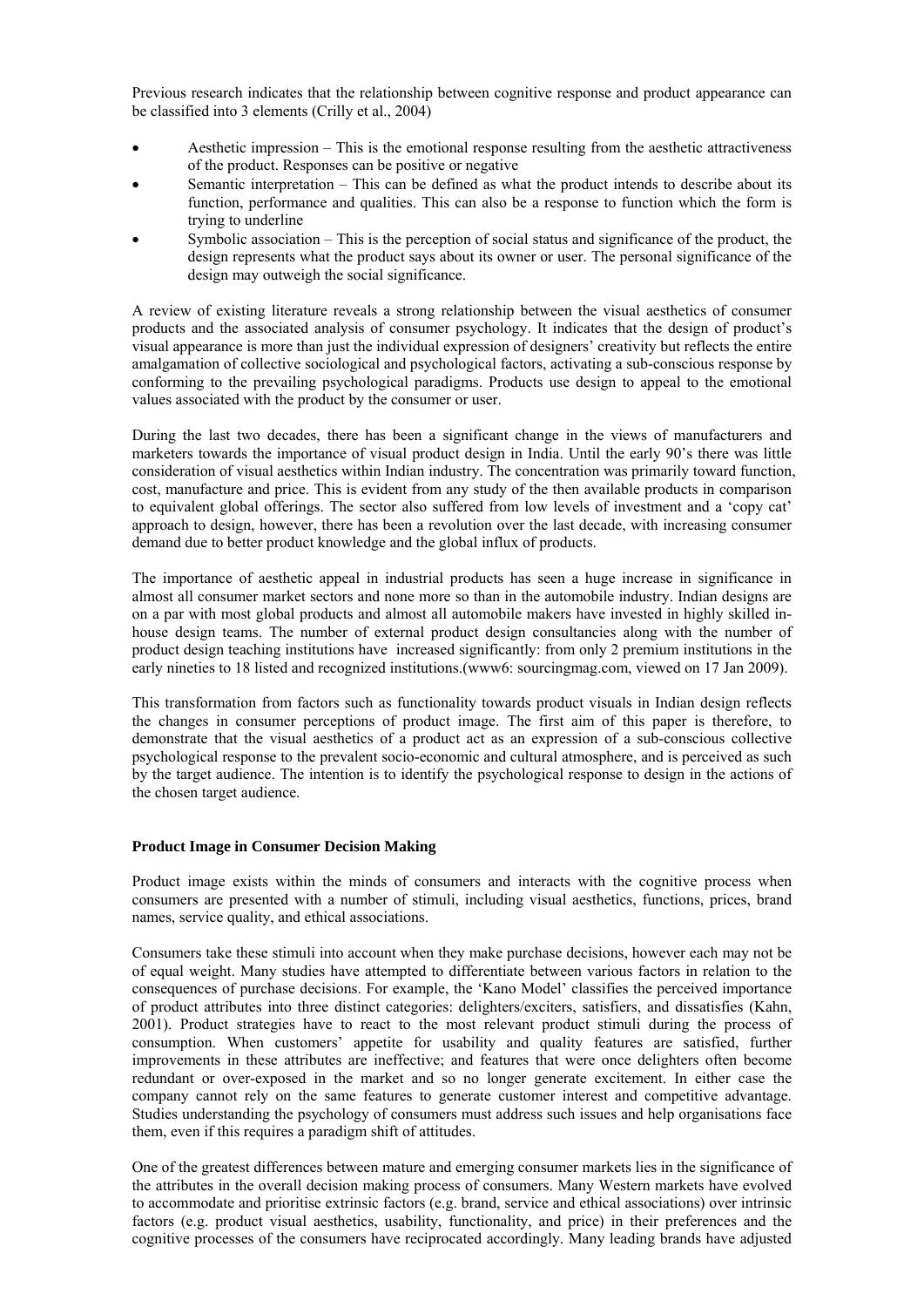their strategies to emphasise corporate social responsibility by, for example, introducing 'fair trade' product lines to address the growing ethical needs from consumers.

However, it is questionable whether this is the case in emerging markets. For example, the motorcycle market in India has been rapidly saturated as shown by the increased competition level and diversity of choices. However, it is unclear whether consumers have altered the basis of their decision making. In fact, little is known about what factors Indian consumers consider as key in purchasing.

Therefore, the second aim of this study is to explore (i) whether 'visual Aesthetics' has reached the same level of importance as the recognised factors such as function, usability, and price; and (ii) whether, extrinsic stimuli (such as brand, service and ethical associations), has the same impact on consumer decision making as the intrinsic factors.

#### **THEORETICAL ONTOLOGY**

#### **Cognitive Consumer Behaviour**

The entire premise of the study of consumer behaviour and their decision making abilities is based on the study of 'Perception' or the 'Cognitive Process'. The process of perception is primarily a conscious act. The building blocks to this process are units known as 'Beliefs' or 'Schema'. 'Schema' originates from the Greek word 'skhēma' meaning 'plan'.

The stimuli are input through the sensory organs; 'exploration' can be elaborated as action or response towards the schemata leading to behaviour such as physical responses, psychological responses and in marketing terms buying, using or consumption. 'Schema' or 'Belief' can be explained as a framework of knowledge, episode of experiences, and network of expectations or anticipations.

Even if beliefs about one particular object or product are considered, the beliefs associated are too many to recognise, isolate and influence. Therefore, there has to be beliefs and 'beliefs'. This can be better explained by the concept of 'Salient' and 'latent' beliefs (Solomon, 2006). Salient beliefs are beliefs which are brought to the forefront of perception from a large amount of stored beliefs in memory.

Salient beliefs are the important beliefs, those which play the lead role in the decision making process. These are the beliefs that marketers have to recognise and influence, if not create.

#### **Consumer Psychoanalysis**

The initial premise is that consumers are rational subjects, capable of governing their thoughts and actions by the principles of reason when faced with purchase decisions. According to the view that became dominant with the enlightenment, human nature is divided into a rational part, the faculty of reason, and a non-rational part comprised emotions, appetites and desires (Damasio, 1994). These two parts are distinct and opposed. Reason is universal, objective and autonomous in its operation. The emotions and appetites, by contrast, are partial, particular and subjective. They are a force hostile to reason in human life (Damasio A., 1994; and Mann J., 2002).

There is a definite distinction between perceiving and reasoning, for it is to reasoning that one had to look for the correction of the senses and the establishment of the truth. This is in accordance with the rationality and irrationality discussions with a marked difference being suggested in the acts of perceiving and the act of reasoning, reasoning is the judging factor of the psychological process. This is a scientific expression as opposed to an artistic expression which is usually perceived and not reasoned. Perception, especially sensory perception and reasoning were established as antagonists, in need of each other but different from each other in principle. Yet, perception consists in fitting the stimulus material with templates of a relatively simple shape which corresponds with Jung's concept of 'Archetypes'.

Product design provides the consumer with this sense of metaphorical opposites, the sense of being a part of the collective infinite and also the individual identity. Thus, the primary motivation in human beings is intimacy and a connection to others, followed with the secondary motivation which is pleasure. (www7: mythosandlogos.com, viewed on 17 Nov 2008).

#### **Symbolism in Product Image**

The process of symbolic communication with its audience and the behavioural response towards these symbols happens at an unconscious level, this process is known as 'Symbolic interactionism'. The concept of symbolic interactionism is based on the premise that individuals interact with society at large and with reference groups, and this usually occurs at the sub conscious levels of the human psyche, in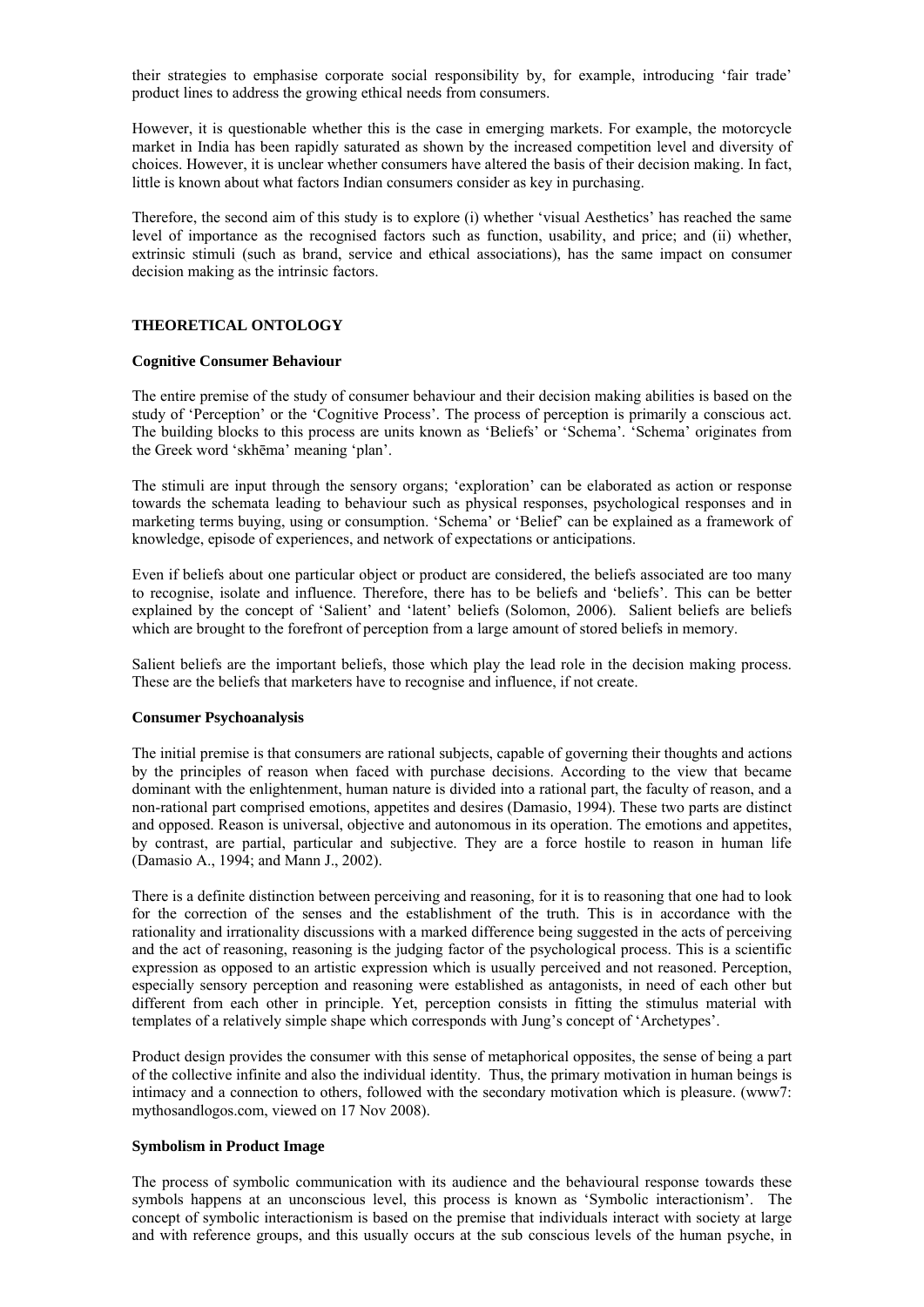determining the structure of the individual behaviour. Individuals are, therefore, assumed to relate to objects or events based on their symbolic meaning given by society (Mead and Morris, 1967).

Symbolic interactionism is manifested in consumer behaviour in the form of symbolic purchasing behaviour. This refers to buyers acting on the sub conscious associations of the structure of the product, in its visual form, feel, brand image, and product image (Assael, 1987). Symbolic meanings of the products can be examined from different viewpoints:

- Society driven symbolic meanings: The symbolic meaning of the product including its intrinsic and extrinsic product attributes such as visual aesthetics, brand image, features etc. are shared and are defined by society.
- Symbolic individual associations: The visual aesthetics or the product itself acts as symbol of the individual user or consumer in the society.
- Symbolic transfusion: Products associated with positive or negative symbolisms tend to transfuse the same set of meanings to other products in similar categories or sets of products used by reference group members, leading to respective behavioural actions such as possession of the sets, or avoidance of the symbol transfused products.
- Psychoanalytical symbolism: Symbolism that operates at the sub-conscious level of the individual, beyond the conscious perception or reasoning usually having a catalystic effect on the choices made by the user.

Symbolic power, the capacity of symbolic associations of the human mind, often leads to mystical adorations of the visual aesthetics or the product itself. According to Sigmund Freud (Freud, 1965), phallic symbols are strong attractions in products in a male culture. The mental processes used in creating or associating sub-conscious psychological symbols are predominantly visual (Hodder, 1991). This justifies the need for designers to have both a psychoanalytic and symbolic perspective.

## **METHODOLOGY**

Primary data has been generated by means of a questionnaire. A consumer group (male, age between17 and 23 years) was selected for the study, as this group represents the most rapidly expanding sector in the Indian consumer market and more than 70% of India's population of 1.15 billion is under 35, with half of these below 25. (www8: washingtonpost.com, viewed on 21 Dec 2008). The Motorcycle has been selected as a product example, given its dominance as a mode of transport and its immense popularity and high product awareness amongst the chosen consumer group.

The questions relate to predominantly visual material and are designed to address two aims.

The first section of questions depicts respondents' visual preferences and psychological associations. It aims to demonstrate that visual aesthetics in products produce a sub-conscious collective psychological response to the prevailing socio-economic and cultural context. All questions are based on the pictures of the chosen three product models. Respondents were asked to select the most relevant associations for each of these pictures. The design of the option choices were based on the concept of psychological associations using metaphors, including fictional film characters, auto makers, music genres and sports.

The second section of questions was designed to explore the consumer responses towards product stimuli. It aims to explore whether the intangible stimuli have become equivalent to recognised factors such as function, usability, and price. The same sets of product pictures used in the first section of questions were shown again to the respondents. They were asked to select their favoured choice and when each of the following stimuli (functionality, price, brand, service and ethical associations) was present, they were asked to re-select their preference.

Questionnaires were sent to respondents via emails and 128 returned responses have been analysed.

## **FINDINGS**

Key findings can be summarized into two areas addressing the two respective aims of this paper.

#### **Visual Associations**

The associative questions (in the survey) form the base of the psychological view towards the products visual aesthetics. The associations may not necessarily yield a single evident choice amongst the choices provided, however, the associative majority indicates the expected psychological trend of the group. This can be utilised to understand whether the sub-conscious psyche is indeed a collective phenomenon and if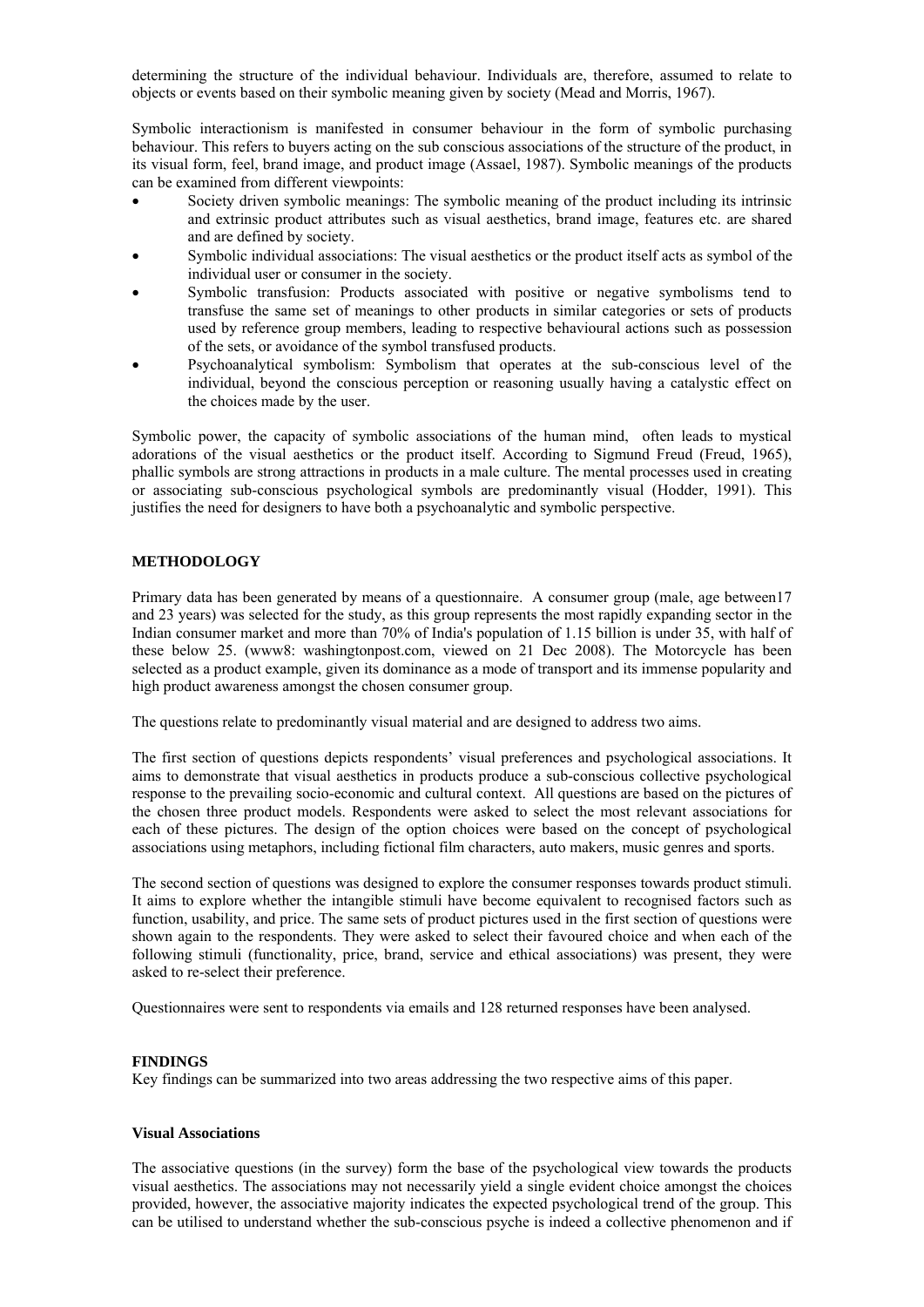it can be employed as a contributing factor towards product development and be complimentary to brand management.

The results (as shown in Table 1) reveal that the high percentages of the common preferred choices, by a majority of respondents, can be considered as an indication of the collective or group symbolic associations. The highest percentage of choice in comparison with lowest percentage for every question reveals that the selected group form similar symbolic associations to the visual stimulus, the majority of the respondents agree without conferring with the respective associations. The 4 chosen metaphors have been analysed below:

- Analysis of the fictional characters provided as choices reveals that most of the choices are highly masculine symbols and can be related to the 'ideal self' of the respondent, which is made up of young males. Of the 3 product images, all of them have a high percentage association to any one of the predominant male characters. The 'ideal self' is the assumed theme of these selections, a self that is perfect and impeccable. This popular choice in the segment indicates the collective association of the visual images to the male 'ideal-self'.
- Automobiles and their brand names have always been associated with strong and descriptive symbolic meanings. This indicates that the product image as a visual stimulus aligns with the chosen brand and the results suggest that this affiliation has a symbolic and cognitive sense and has a close collective association.
- The symbolic understanding of the meanings associated with each of the genres of music is not completely necessary, relative to the statistics gathered. The percentages indicate a clear and marked choice of association for each stimulus. High percentages of the choices, i.62%, ii.46% and iii.54% indicate a collective symbolic association with these stimuli and that the genres of music as independent creative expressions do not affect the collective symbolic associations.
- Haggard and Williams (1992) contended that sport and leisure activities may have a perceived identity that influences the meanings consumers affix to them, to the extent that individuals may affirm their preferred leisure identity images by participating in the respective activities. However, these associations are not just based on simple individual participation in the chosen sport. The images have a definite trigger in the associations of the schemas and the symbolic interactionism proposes that individuals often organise their conduct in accord with their expectations of others and depending upon their familiarity with the situation. Consequently, definitions and meanings attached to situations often govern individual and group behaviour.

|                 | <b>Association with Fictional Film Characters (%)</b> |                                          |                                               |                     |  |  |
|-----------------|-------------------------------------------------------|------------------------------------------|-----------------------------------------------|---------------------|--|--|
|                 | Indiana Jones                                         | Batman                                   | James Bond                                    | Lara croft          |  |  |
| Product A       | 5                                                     | 69                                       | 20                                            | 6                   |  |  |
| Product B       | 38                                                    | 11                                       | 36<br>15                                      |                     |  |  |
| Product C       | 47                                                    | 14                                       | 34                                            | 5                   |  |  |
|                 |                                                       |                                          | <b>Association with Automobile Makers (%)</b> |                     |  |  |
|                 | Ferrari                                               | Jaguar                                   | Ford                                          | Rolls Royce         |  |  |
| Product A       | 44                                                    | 19                                       | 24                                            | 13                  |  |  |
| Product B       | $\theta$                                              | 22                                       | 78                                            | $\mathbf{0}$        |  |  |
| Product C       | 9                                                     | 25                                       | $\overline{4}$                                | 62                  |  |  |
|                 |                                                       | <b>Association with Music Genres (%)</b> |                                               |                     |  |  |
|                 | Heavy Metal                                           | Pop                                      | <b>Western Classical</b>                      | <b>Classic Rock</b> |  |  |
| Product A       | 62                                                    | $\overline{2}$                           | $\theta$                                      | 36                  |  |  |
| Product B       | 3                                                     | 46                                       | 21                                            | 6                   |  |  |
| Product C       | 28                                                    | $\overline{2}$                           | 16                                            | 54                  |  |  |
|                 | Association with Sports (%)                           |                                          |                                               |                     |  |  |
|                 | Golf                                                  | Boxing                                   | Tennis                                        | Football            |  |  |
| Product A       | 62                                                    | 2                                        | $\theta$                                      | 36                  |  |  |
| Product B       | $\overline{3}$                                        | 46                                       | 21                                            | 6                   |  |  |
| 28<br>Product C |                                                       | $\overline{2}$                           | 16                                            | 54                  |  |  |

# **Table 1 Visual Association**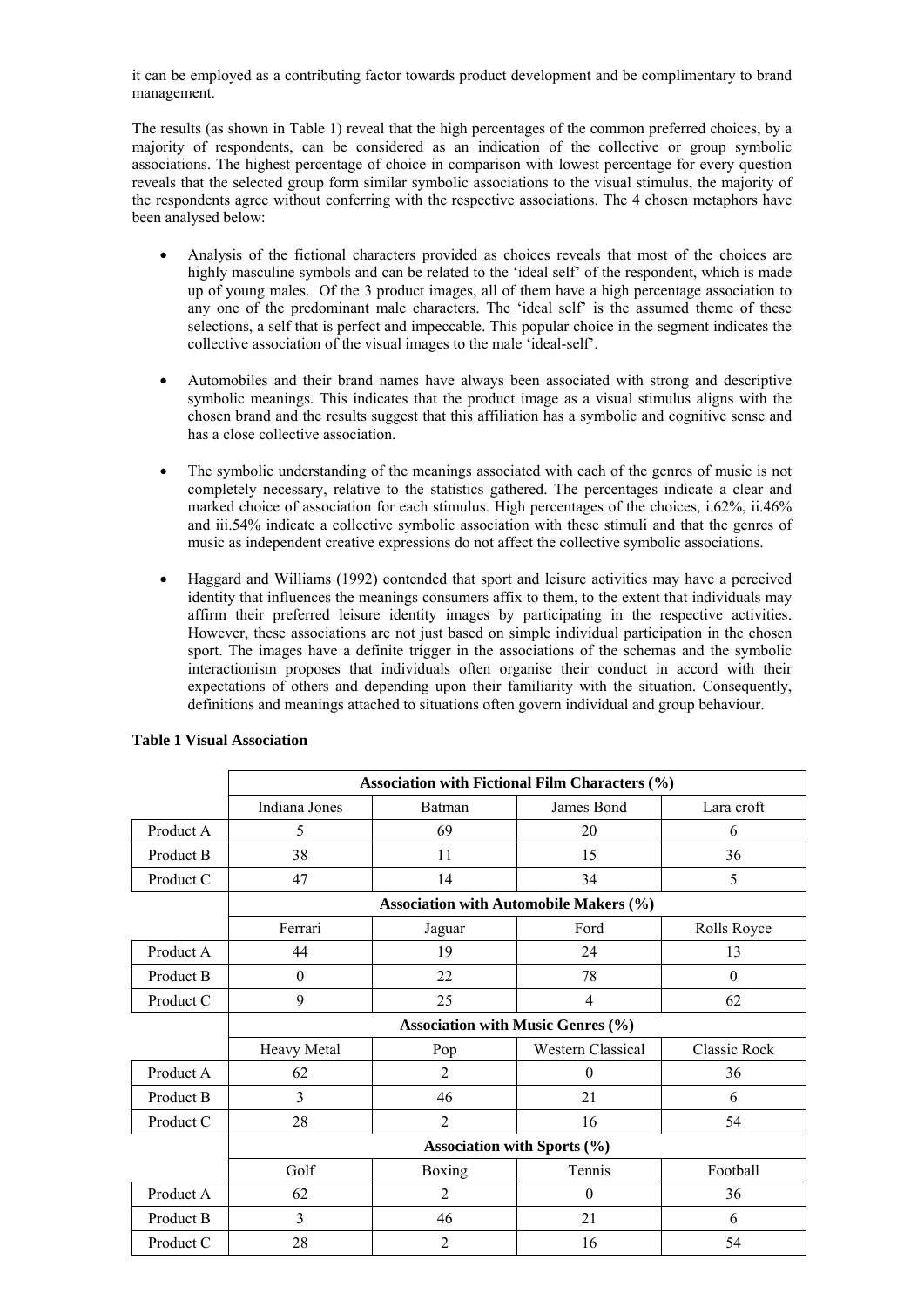

The data collated can be analysed to understand the similarities of the chosen group by their choice of associations.. The choices, of the four categories do not reveal as much in themselves as do the high percentages of the associations. The percentages in most of the choices indicate a sub-conscious agreement by the group and therefore can be considered as an 'individual' for research purposes.

The choices themselves indicate the collective association of the visual images to the male 'ideal-self'. However, the percentages reveal that this 'ideal-self' is a shared symbolic perception, the group as an entity tends to associate with the visual stimulus. These psychological associations can be studied and results used in the design and development of the product, so that the product reflects those associations in its visual product image and thus achieve a greater potential of a latent symbolic relationship with its target consumer, thereby increasing its chances of commercial success.

# **Consumer Responses towards Stimuli**

The second section of questions (in Table 2) elicits responses for the classification of cognitive schema or beliefs, according to the importance of its effect on consumer decision making behaviour. The expected findings of this question are:

- The importance of visual aesthetics in the initial decision making process, compared with other factors;
- Relative prioritisation between intrinsic and extrinsic factors leading to behavioural intent.

|               | Type of stimulus |                                                                                   |                                                                                    |                                                                                            |
|---------------|------------------|-----------------------------------------------------------------------------------|------------------------------------------------------------------------------------|--------------------------------------------------------------------------------------------|
| $\mathbf{i}$  | Visual           | A                                                                                 | B                                                                                  | C                                                                                          |
| $\mathbf{ii}$ | Brand name       | <b>TRIUMPH</b>                                                                    | <b>BMW</b>                                                                         | <b>HONDA</b>                                                                               |
| iii           | Service features | 24/7<br>(ANYTIME)                                                                 | Week days $-9.00$ am to<br>5.00 <sub>pm</sub>                                      | Joint venture service<br>franchises;<br>Timings vary depending<br>on independent franchise |
| iv            | Corporate issues | Recently voted No. 3<br>in 'Top 100 Best and<br>most generous<br>employers' poll. | Recently voted No. 62<br>in 'Top 100 Best and<br>most generous<br>employers' poll. | Not listed in the 'Top 100<br>Best and most generous<br>employers' poll.                   |

# **Table 2 Product Stimuli Questions**

The respondents' product choices towards both the intrinsic and extrinsic stimuli are shown in Table 3.

Analysing how respondents choices vary in relation to various stimuli reveals the importance of these stimuli in the decision making process. Table 4 considers the variances of consumer choices towards intrinsic stimuli, where the 'visual stimulus' is pitted against the functional features and price stimulus. 54% respondents changed their original product preferences (based on visual stimulus) when functionality information was given and 53% changed when price information was given. Only 35% respondents retained the same product preferences as their original choices over the two succeeding stimulus inputs. The results indicate, against the expected outcome, that the factors of features and pricing are still key decision directing factors, relative to visual aesthetics.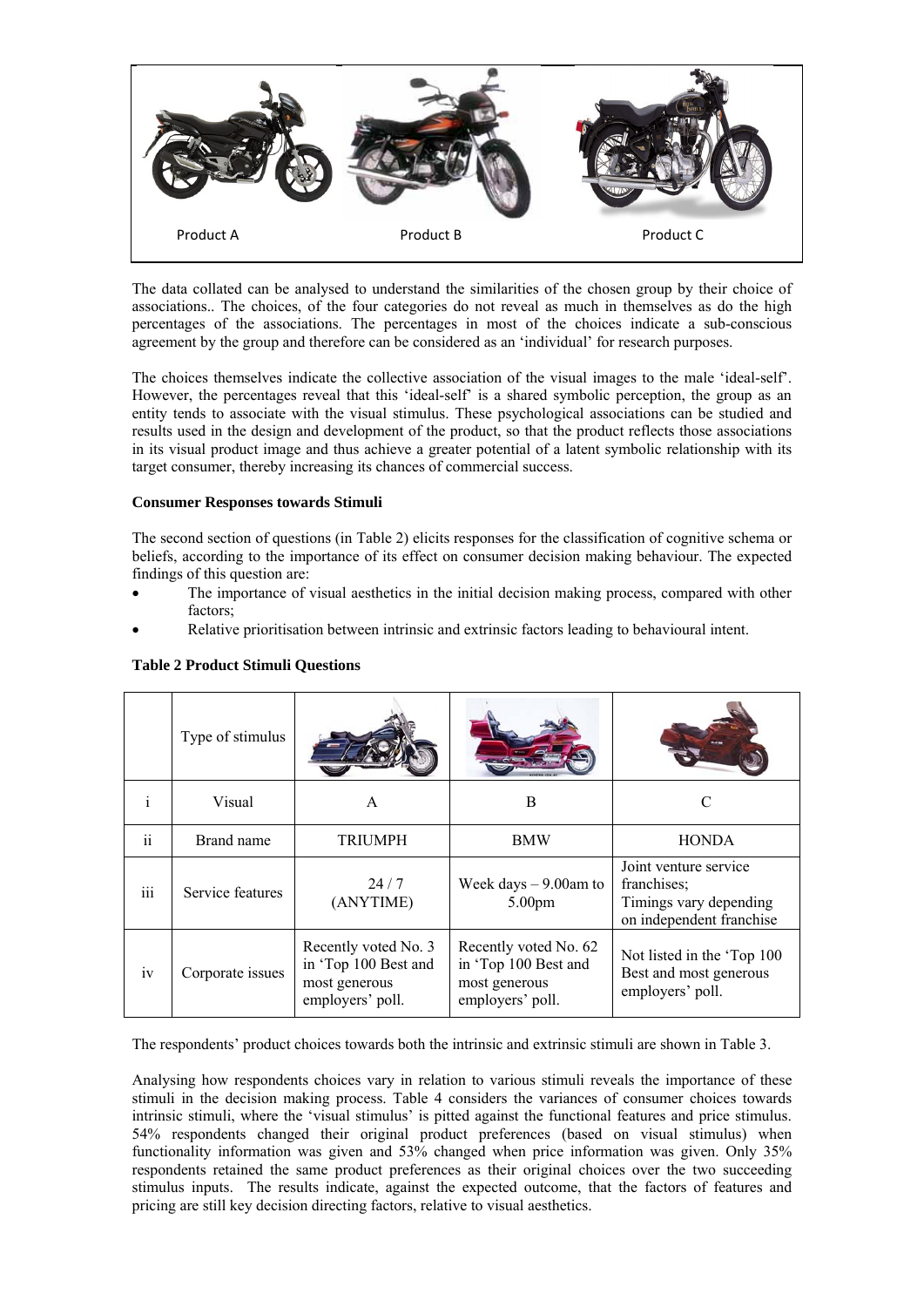## **Table 3 Consumer Responses towards Product Stimuli**

|           | <b>Intrinsic Stimuli</b>       |                                           |                               | <b>Extrinsic Stimuli</b>      |                                 |                                    |
|-----------|--------------------------------|-------------------------------------------|-------------------------------|-------------------------------|---------------------------------|------------------------------------|
|           | <b>Visual</b><br>$\frac{0}{0}$ | <b>Functionali</b><br>ty<br>$\frac{6}{9}$ | <b>Price</b><br>$\frac{6}{9}$ | <b>Brand</b><br>$\frac{6}{9}$ | <b>Service</b><br>$\frac{0}{0}$ | Corporate<br><b>Issues</b><br>$\%$ |
| Product A | 34                             | 28                                        | 38                            | 38                            | 31                              | 38                                 |
| Product B | 35                             | 42                                        | 29                            |                               | 38                              |                                    |
| Product C |                                | 30                                        |                               |                               | 3 <sup>1</sup>                  |                                    |

# **Table 4 Choice Variance for Intrinsic factors**

|                                                                        | Respondents% |
|------------------------------------------------------------------------|--------------|
| Changed product preference on introduction of functionality stimulus   | 54           |
| Changed product preference choice on introduction of price stimulus    | 53           |
| Maintained product preference regardless of succeeding stimulus inputs | 35           |

# **Table 5 Choice Variance for Extrinsic factors**

|                                                                                | Respondents % |
|--------------------------------------------------------------------------------|---------------|
| Changed product preference on introduction of Brand name stimulus              |               |
| Changed product preference choice on introduction of Service features stimulus |               |
| Changed product preference on introduction of Corporate issues stimulus        |               |
| Maintained product preference regardless of succeeding stimulus inputs         | 01            |

However, an analysis of the choice variances for extrinsic factors reveals an opposite picture. Table 5 considers the variances of consumer choices towards extrinsic stimuli, where the factor of visual aesthetics is compared to the introduction of extrinsic stimuli such as brand name, services and corporate issues. Respectively 6%, 0% and 3% of respondents changed their product choices due to these extrinsic stimulus inputs. A majority of respondents (91%) retained their choices. The results indicate that these extrinsic stimuli are significant less important than the visual aesthetics of a product during the decision making process. However it should be noted that research questions that ask consumers to rationally consider their reactions to what are primarily emotional decisions, often contradict observed behaviour.

A comparison of the results in tables 4 and 5 also indicate the Indian consumer's reaction towards the 'Intrinsic' vs. 'Extrinsic' factors of the product. If the intrinsic factors precede extrinsic ones, the choices of the respondents must vary more dramatically in their choices on introduction of intrinsic stimuli. The results confirm this assumption, indicating that although intrinsic factors are still evenly distributed in importance with respect to his/her decision making process, extrinsic factors have not yet achieved the same levels of significance. The study is of value therefore in revealing the relative levels of customer sophistication within India. The awareness and importance of these stimuli to consumers can then be applied to inform the NPD strategy and design process.

## **IMPLICATIONS FOR DESIGN PROCESS AND NPD STRATEGY**

The typical Indian product design process may currently involve some rudimentary engagement with psychological studies to deduce some of the collective symbolic associations in their pre-conceptual design processes. Devices such as life style and story boards are developed to understand the target consumers, giving designers an idea of the social, cultural and economic direction of their consumers, however, the extensive use of psychological studies and its advantages have not yet been recognised. The same is reflected in the branding sector, though the use of consumer behavioural studies is relatively more prevalent. The importance of 'Visual aesthetics' has been recognised and is evident in the growing funding and focus on this aspect of Product design in almost all consumer product areas. However, the designs are still predominantly the creative judgment of the design team and in some cases, the design manager. There is agreement that current procedures are lacking in a scientific approach that psychological studies would bring to the process of design and development of products.

The current process of NPD involves initial market research and analysis, undertaken prior to the concept and design stages. The market research processes currently include methods such as sample surveys, fish bowl techniques, mood boards and theme boards. This gives designers basic information about the likes, dislikes, buying patterns, lifestyle brands and product choices of the target consumer. This leads to the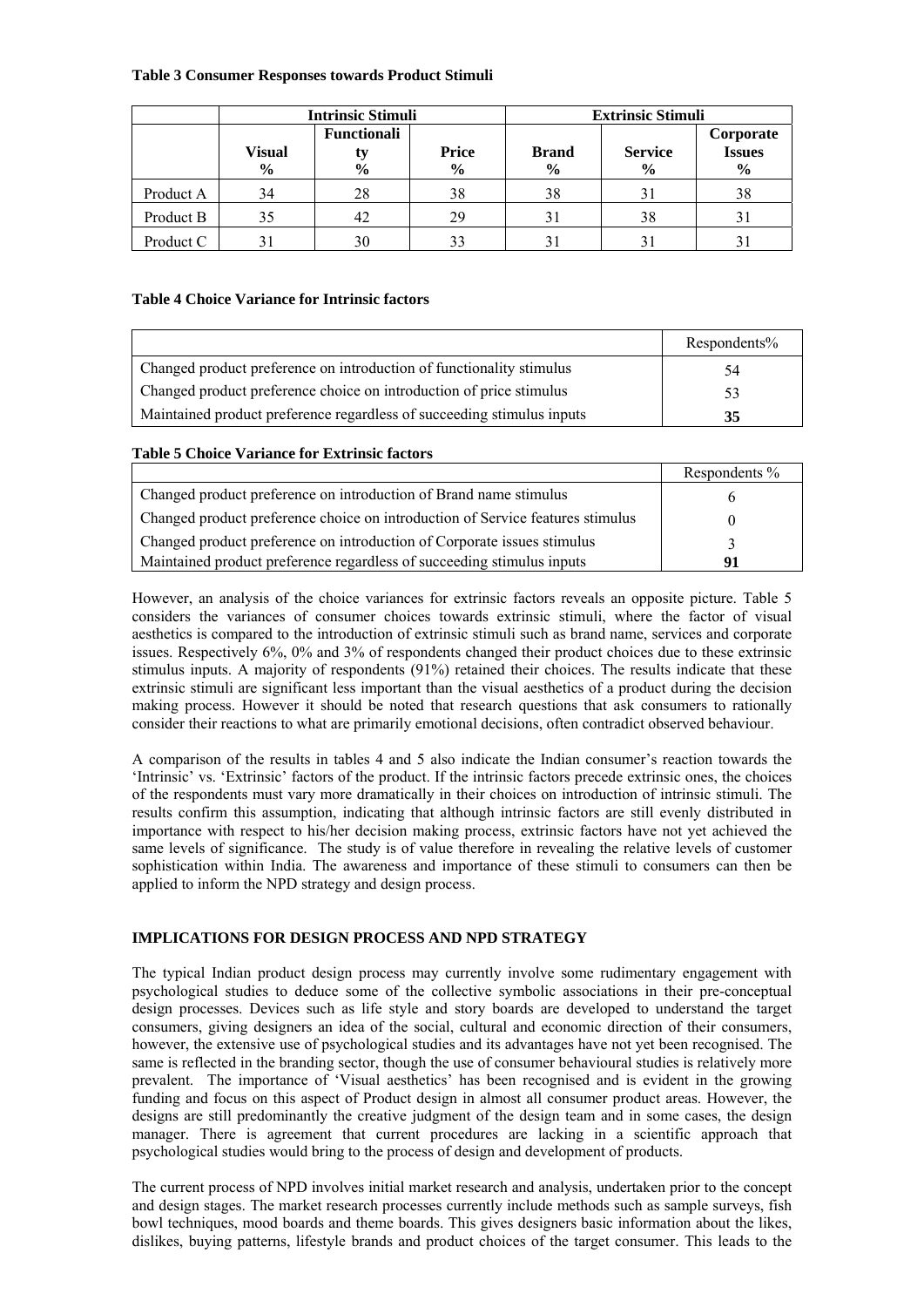first level of design conceptualisation; these basic concepts are then subjected to various levels of filtering and detailing before a selection is made to progress to the next stage. The next process in the current NPD cycle begins with the re-conceptualisation of the product based on the basic concepts and refinements to them. The modified concepts are scrutinised by sample surveys and the selection of the concepts is made, usually by the design manager or the team. The chosen concept is converted to a design suitable for development by adding detail and body, the concept is then visually created to the requirements of the client and is prototyped for approval. The approved product then goes into manufacturing and production based on the demands of the order. The completed product is tested for market success and consumer reactions only after its introduction into the market and there is a high risk of product recalls and required modifications.

| NPD<br>process               | <b>Function</b>                                                  | Relevant to                   | <b>Traditional</b><br>Approaches                           | Proposed Approach                                                            | Advantages                                                                                                               |
|------------------------------|------------------------------------------------------------------|-------------------------------|------------------------------------------------------------|------------------------------------------------------------------------------|--------------------------------------------------------------------------------------------------------------------------|
| Market<br>analysis           | Define and<br>analyse<br>target<br>consumers                     | Marketers<br>and<br>designers | Fish bowl,<br>sample<br>surveys                            | Psychological<br>preference, symbolic<br>$research -$<br>What value?         | Provides initial<br>channelled<br>perspective on the<br>psychology and<br>preferences                                    |
| pre-<br>conceptual<br>design | Generate<br>ideas                                                | Designers                     | Mood<br>board.<br>theme<br>boards,<br>lifestyle<br>boards  | Psychological<br>Associations-<br>What types of<br>associations? And<br>why? | Can replace the<br>current methods and<br>be more precise in<br>the understanding of<br>the associations and<br>features |
| Product<br>Design            | Finalize and<br>create a<br>complete<br>design for<br>developmen | Designers                     | DFMA.<br>detailing,<br>textures.<br>modelling              | Psychological<br>Associations-<br>What they associate<br>with? And how?      | Research can be<br>used and included as<br>features in the<br>product depending<br>on the nature of<br>association.      |
| re-<br>conceptual<br>ization | Select<br>design<br>concepts<br>and modify<br>ideas              | Designer<br>managers          | Surveys and<br>other<br>selection<br>methods               | Psychological<br>Associations-<br>How collective are<br>these associations?  | Can augment the<br>selection methods.                                                                                    |
| Marketing                    | Sale to the<br>target<br>consumers                               | Marketers                     | Product<br>placement,<br>billboards,<br>advertiseme<br>nts | Psychological<br>preference-<br>What product<br>stimuli?                     | Can locate the key<br>areas of focus for the<br>marketer.                                                                |

#### **Table 6 How Psychological Research Informs the NPD Process**

The suggested approach, elaborated in table 6, to this process provides more opportunities for the product to succeed and minimises the risk of adverse market reactions to the developed product. This is based on the proven hypothesis that the collective sub-conscious is a better and truer indicator of the possible consumer reaction towards the product than the predictions of individuals. Thus, the new approach advocates a psychological survey stage between the various stages of conceptualisation of the designs. Psychological understanding and research could also be introduced at the post-product design stage before the design goes into further development. The psychological reactions towards any new design could be beneficial in predicting its success before initialising final development.

The value of a psychological approach towards design is the natural step forward in cluttered markets such as the Indian consumer market as every minor advantage that can be harnessed could eventually determine the success or failure of the product or the brand. Understanding the consumer as a collective psychological group is essential in creating the visual individual identity of the product. The 'ideal self' is found to be a key psychological agent and the valid interpretation of this factor could impart an advantage to the manufacturer, significantly reducing the chances of a cognitive dissonance towards their product.

It should also be noted that crucial participants within the brand and product development process such as the 'product design team' and 'brand managers' are still based exclusively in the parent countries of the companies. Strategic decisions are taken without sufficient local consideration, input or understanding of the local market and consumer demands. This justifies the necessary requirement for extensive psychological studies of the target consumer groups to improve the chances of successful brand and product impact.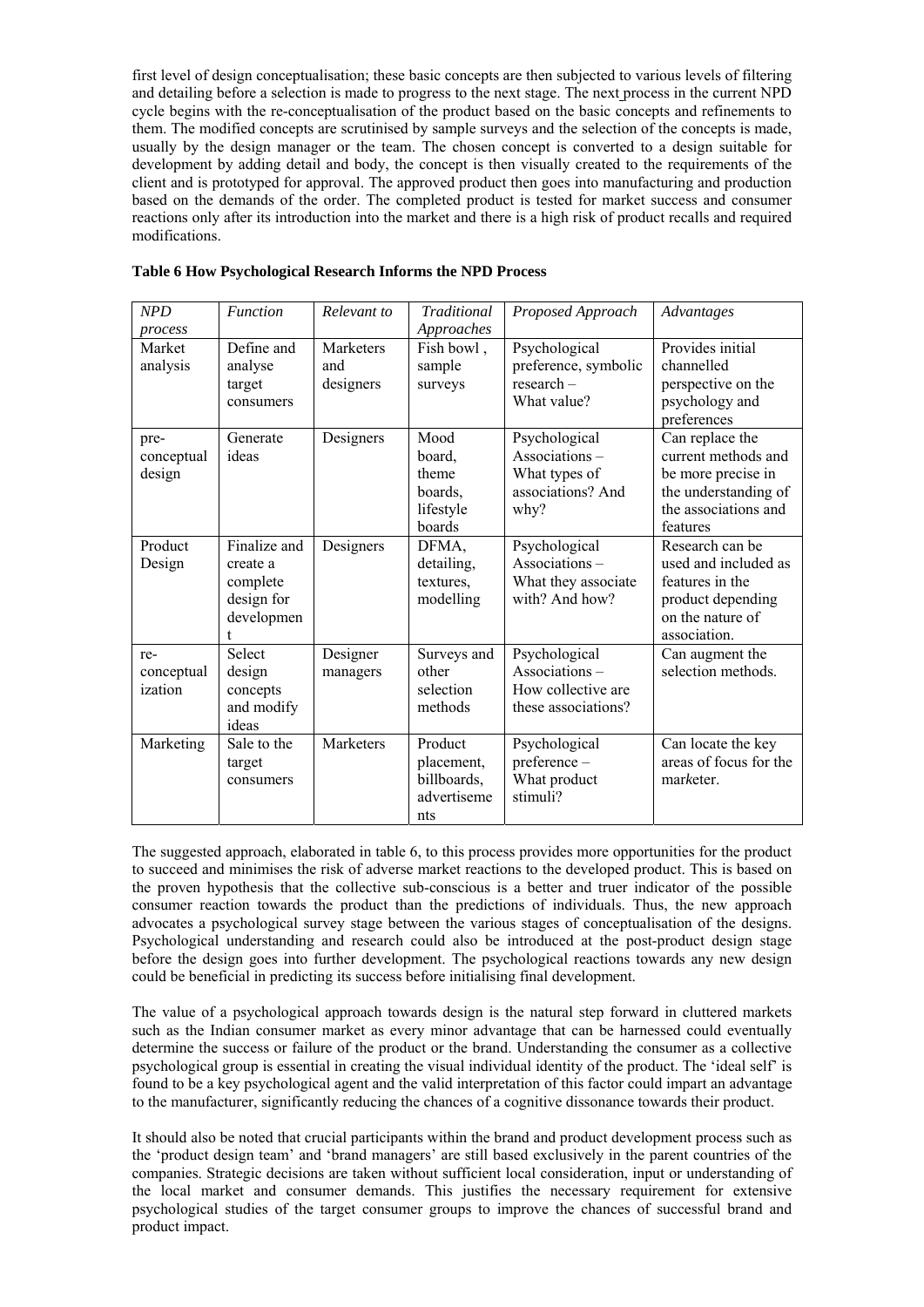## **CONCLUSION**

This study aims to examine the nature and extent of the relationship between the established areas of: NPD process, consumer behaviour, symbolic meanings and the psychoanalytical reactions to them: in addition to focusing on the role of 'visual aesthetics' in each of these areas and in the broader context of the Indian consumer market.

This paper concludes that the psychology of the consumer group in question has common symbolic associations towards product image, to which 'Visual Aesthetics' is a significant contributor. Visual aesthetics can therefore be utilised to reflect as well as represent the psychology of the defined group. Manufacturers can derive value from studying the group as an entity in terms of symbolic associations for their product and can use this research to design and develop the products to cater to these associations. Thereby increasing the potential of the product to affiliate sub consciously to the individual target consumer and thus succeed commercially.

The study indicates that the behavioural intent of the consumer towards 'Visual Aesthetics' in Product design is a 'collective symbolic' reaction; a psychological response in accordance with the socioeconomic, cultural and demographical group the consumer belongs to and thus can be observed as a part of the group behaviour rather than those of an independent consumer.

Furthermore, the findings reveal that Indian consumers currently place greater importance on intrinsic factors in contrast to extrinsic factors in their decision making process. With this being the case, Visual Aesthetics still have a vital role in the process and thus manufacturers and marketers should concentrate on this as one of the potential elements that impact on product design along with other intrinsic factors such as features and functions. Whilst recognising that if the Indian market continues to follow the trend of more developed western markets, that 'extrinsic' features such as brand, service quality, ethical and corporate issues will potentially play more significant roles in the decision making process of Indian consumers in future and that this should direct NPD strategy for the next decade.

One of the values of the study, is the recognition of the fact that factors such as brand, ethical associations and service are not as important to the Indian consumer in comparison with factors such as pricing, features etc and this may be attributed to the relatively lesser levels of service and brand culture in Indian consumer market segment, relative to the more developed Western markets. This study does not examine this cause and effect factor extensively due to the constraints of the research, however, this paper indicates an opportunity for future research to analyze this finding.

Whilst, it is recognized that the study sample comprises of a highly segmented group, all males aged  $17 -$ 23. The size of the sample was significant (128), and it is thought that the conclusions drawn would also have relevance to other Indian consumer segments.

# **REFERENCES**

- Assael, H. (1987). Consumer Behaviour and Marketing Action. Boston, Mass: Kent Publishing.
- Coates, D. (2003). *Watches tell more than time: product design, information and the quest for elegance*. London: McGraw-Hill.
- Crilly, N., Moultrie, J., Clarkson, P. J. (2004). Seeing things: consumer response to the visual domain in product design, *Design Studies.* vol. 25, Is. 6.
- Damasio, Antonio R. (1994). Descartes' Error: Emotion, Reason and the Human Brain. New York: Grosset/Putnam.
- Freud, S. (1965). The Standard Edition of the Complete Works of Sigmund Freud. Strachey,J. (Ed., trans.). London: Hogarth Press.
- Haggard, L.M, & Williams, D.R (1992). Identity affirmation through leisure activities: Leisure symbols of self. Journal of Leisure Research, 24, 1-18.
- Hawkins, D. I., Best, R. J. and Coney, K. A. (1998). Consumer Behaviour: Building Marketing Strategy. 7th edn. New York: McGraw-Hill.
- Hodder, I. (1991). 'Interpretive Archaeology and its Role', American Antiquity 56: 7-18.
- Kahn, K.B. (2001). Product planning essentials. London: SAGE.
- Kulkarni, V.G. (1993). Marketing: the middle-class bulge. *Far Eastern Economic Revie.* 156 (2). p 44-46.
- Lewalski, Z.M. (1988). *Product esthetics: an interpretation for designers*, Design & Development. Carson City: Engineering Press.
- Mann, J. (2002). *The Influence of racial prejudice on sociometric choices and perception. Annual Review of Psychology.* Psychoanalysis of Ethnic Consumers and Similarities of Consumption. Available: http://www.allbusiness.com/marketing-advertising/market-research-analysismarket/10585927-1.html. Last accessed 16 Nov 2008
- Mead, G.H and Morris, C.W. (1967). Mind, Self, and Society: From the Standpoint of a Social Behaviorist. Chicago: University of Chicago Press.